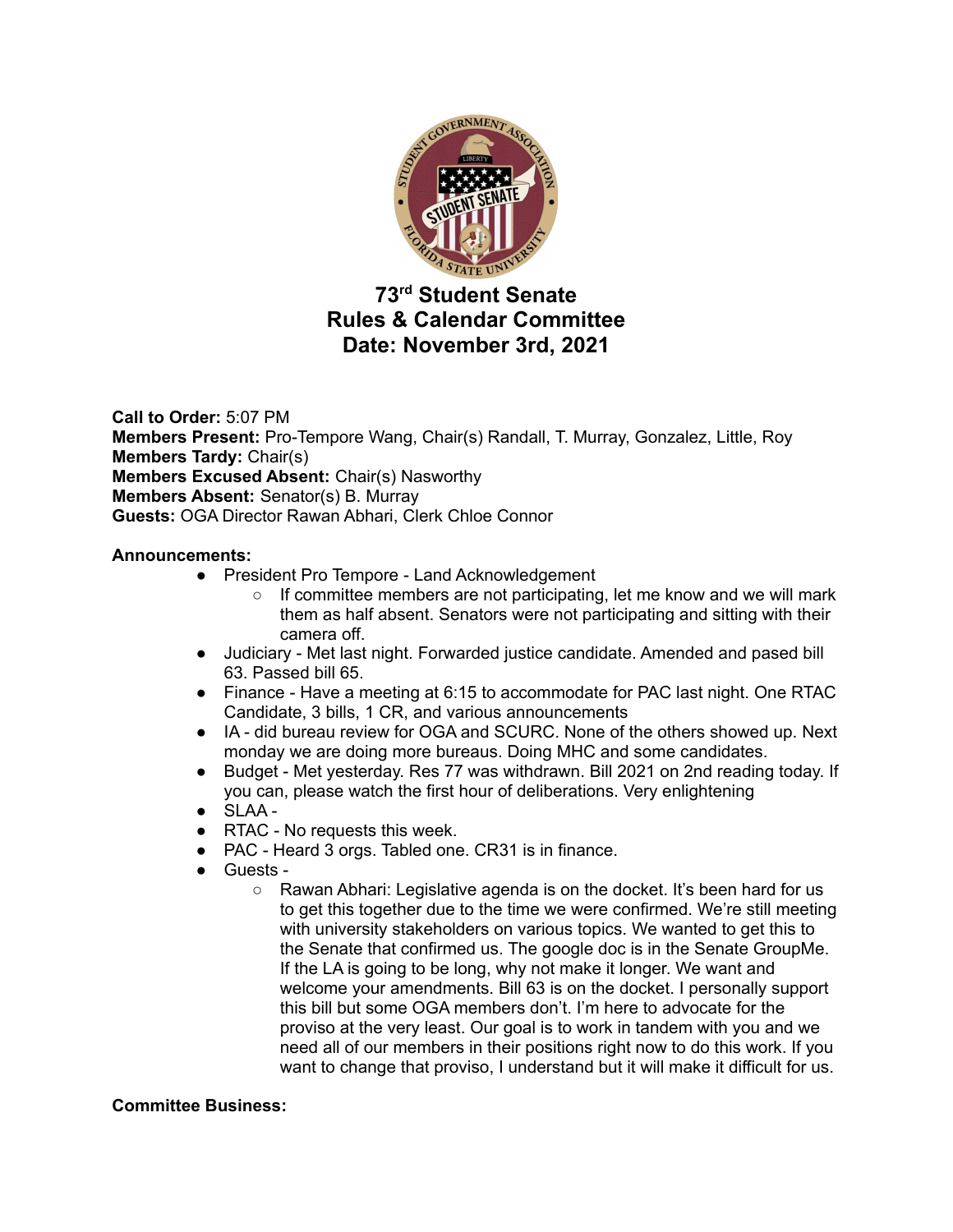- **Bill 65** Sponsored by Senator Roy (P) To add the role of Senate Historian to Statutes and define its role.
- **Resolution 78** Sponsored by Senator Roy To add the role of Senate Historian to our Rules of Procedure and to define its role.

# **New Business:**

- **Bill 65** Sponsored by Senator Roy (P) To add the role of Senate Historian to Statutes and define its role.
	- Opening Statement:
		- Roy: This bill is important because it creates a new leadership position. The historian will take minutes and help the Senate President as needed. Our current senate clerk has expressed how hard it is to track legislation and take minutes. This senate has set a new precedent for the detail required in minutes. As a former senate clerk, I know how hard this position is. To add tracking legislation to the task of minutes is a big job. I believe there's enough work for both. This also assigns the senate press secretary to post the senator of the month on social media
		- Roy yields with 2:33 to his closing statement.
	- Technical Non-Debatable Questions:
		- None
	- **○ T. Murrary moves to enter round-table discussion; Little seconds**
	- o Round Table:
		- Little: this came through judiciary. I think this is a good idea. I expressed some concern whether senate leadership was supportive of this but it appears that current leadership is on board and willing to advertise this position. My concern is that we didn't have a clerk for a while. I'd like for someone to fill this position if we make it happen.
		- POC, Roy: Senate leadership is not taking a position on this but will advertise the position if passed.
		- POC, Wang: Harmon had an issue with this before but talked with Chloe and is on board. Leadership is all on board with this.
	- **○ Little moves to call the questions; T. Murrary seconds**
	- Closing Statement:
		- Roy: Thanks for your time. I think this is a good change.
	- Vote:
		- Gonzalez: Yes
		- Little: Yes
		- B. Murray: n/a
		- T. Murray: Yes
		- Nasworthy: n/a
		- Randall: Yes
		- Roy: Abs
	- **○ RESULT: BILL PASSES**
- **Resolution 78** Sponsored by Senator Roy To add the role of Senate Historian to our Rules of Procedure and to define its role.
	- Opening Statement:
		- Roy: This does the same thing as Bill 65 but is for the ROP. It includes the press secretary change.
	- Technical Non-Debatable Questions:
		- None